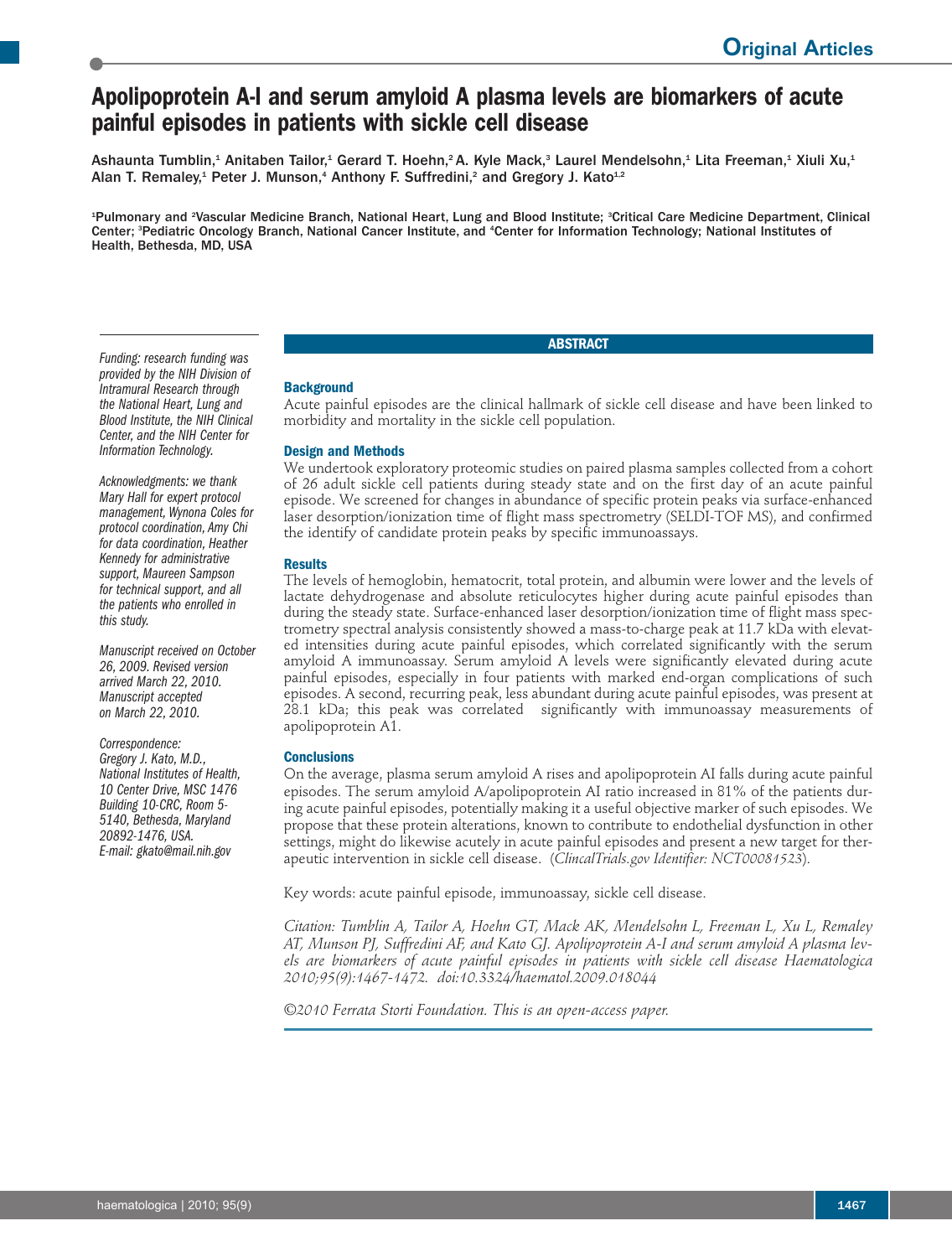#### **Introduction**

Sickle cell disease (SCD) is an inherited disorder characterized in part by transient acute painful episodes, which occur with varying frequency and severity. A number of factors may lead to the development of an acute painful episode, including hypoxia and clinical dehydration, which promote hemoglobin S polymerization and vascular obstruction. The ensuing pain is believed to be nociceptive secondary to obstruction of the microcirculation and tissue ischemia. <sup>1</sup> Infection and inflammation may promote coagulation cascades, leukocyte activation, and endothelial activation, which may further contribute to vascular obstruction. 2,3 These painful crises are unpredictable, but may follow exposure to cold or, less commonly, emotional stress, exercise, or alcohol. 1,4 Hematologic risk factors include elevated hematocrit, known to be increased in the presence of concomitant alpha thalassemia, and low fetal hemoglobin levels. 5,6 The rise in fetal hemoglobin seen following the administration of hydroxyurea in SCD patients is believed to account for this drug's effect of reducing the frequency of acute painful episodes. <sup>7</sup> Despite the advances that have been made in the prevention of acute painful episodes through the increasing use of hydroxyurea and exchange transfusion, effective management of these episodes remains a challenge. 8,9

Their heterogeneous expression makes acute painful episodes difficult to diagnose accurately and manage systematically. The principal manifestation of an acute painful episode is pain, which is a subjective phenomenon, and its traditional definition has relied upon the patient's report. The start of an acute painful episode is often defined as the time of onset of pain severe enough to warrant hospitalization and the administration of opioid analgesia. <sup>10</sup> However, there is not a reliable objective marker of an acute painful episode. Such a marker would be extremely useful in clinical research of acute painful episodes and would enable observation of treatment effects during acute painful episodes and their resolution. 11 Rheological studies showed minor fluctuations in poorly deformable dense cells during steady state SCD and larger increases during overt acute painful episodes. 10,12 Several acute phase reactants have been found to exhibit similar patterns of transient low-level increases during steady state disease and more significant elevations during acute painful episodes. Such fast responding reactants include C-reactive protein and serum amyloid A (SAA). The slower responding proteins include fibrinogen, orosomucoid, sialic acid, and concanavalin-A binding protein. 10,11,13 Other possible markers of acute painful episodes include increases in erythrocyte sedimentation rate, <sup>14</sup> dense cells, <sup>15</sup> and plasma viscosity. $^{12,16}$ 

We performed a broader high-throughput screening of the SCD plasma proteome using surface-enhanced laser desorption/ionization time of flight mass spectrometry (SELDI-TOF MS) to screen for candidate proteins that might serve as biomarkers of acute painful episodes in SCD patients.

# **Design and Methods**

#### *Patients*

Study participants were enrolled with informed consent on a

research protocol approved by the institutional review board of the National Heart, Lung and Blood Institute. For inclusion, these sickle cell patients presented to the Clinical Center with an acute painful episode requiring hospitalization for pain management. Patients were excluded if they were on a chronic transfusion regimen, pregnant, breastfeeding or had hemoglobin SC disease. Patients who were clinically diagnosed at the time of hospital admission with bacterial infection, pneumonia, acute chest syndrome, or splenic sequestration were also excluded.

Plasma samples were collected and frozen in almost all cases during the first 24 hours of the acute painful episode, and matched with samples from the same patient at least 10 days before or 4 weeks after the episode. All patients had hemoglobin SS disease  $\epsilon$ xcept one who had hemoglobin S- $\beta^*$ -thalassemia. The patients' treatment at the time of the acute episode and during steady state was as follows: hydroxyurea only, 77% *versus* 69%; transfusion only within 30 days, 8% *versus* 0%; both hydroxyurea and transfusion within 30 days, 0% *versus* 12%; neither hydroxyurea nor transfusion, 15% *versus* 19%.

#### *Standard laboratory investigations*

Each of the 26 SCD patients underwent standard clinical laboratory investigations, performed at the National Institutes of Health Clinical Center Department of Laboratory Medicine, at baseline (during steady state disease) and during the admission for the acute painful episode. These investigations included evaluations of leukocyte count, hemoglobin concentration, hematocrit, platelet count, reticulocyte count, serum creatinine, total and direct bilirubin, lactate dehydrogenase, creatine kinase, aspartate transaminase, alanine transaminase, and alkaline phosphatase concentrations.

#### *Proteomic screening*

We performed SELDI-TOF MS screening and statistical analysis, previously described in great detail. <sup>17</sup> Briefly, each plasma sample was fractionated by ion exchange chromatography, and selected fractions were bound to specific affinity matrices and submitted to SELDI-TOF MS. Significant alterations in peak abundance were identified using the CiphergenExpress software application. Peaks with the lowest *P* values (*P*<0.0001) were selected for additional analysis. Preliminary identification of peaks was based on our published studies of peaks with similar charge-to-mass ratios. <sup>17</sup> Because of the matched-pair study design, no adjustments for gender or other demographic variables was necessary.

#### *Measurements of apolipoprotein A1 and serum amyloid A*

Plasma apolipoprotein A1 (apoA-I) levels were measured by Beckman Coulter IMMAGE rate nephelometry (Ramsey, MN, USA), according to the manufacturer's recommendations. SAA levels were measured using a standard immunoassay kit (US Biological, Swampscott, MA, USA).

#### *Statistical analysis*

Paired statistics were used to calculate *P* values by Wilcoxon's signed-rank test. Spearman's correlation coefficients were calculated using Prism 4.01 (GraphPad Prism 4 software, San Diego, CA, USA). The level of statistical significance assumed for these standard statistical tests was a *P* value less than 0.05.

## **Results**

#### *Standard clinical laboratory variables*

The paired analysis of the standard hematological and biochemical indices of the 26 patients in steady state and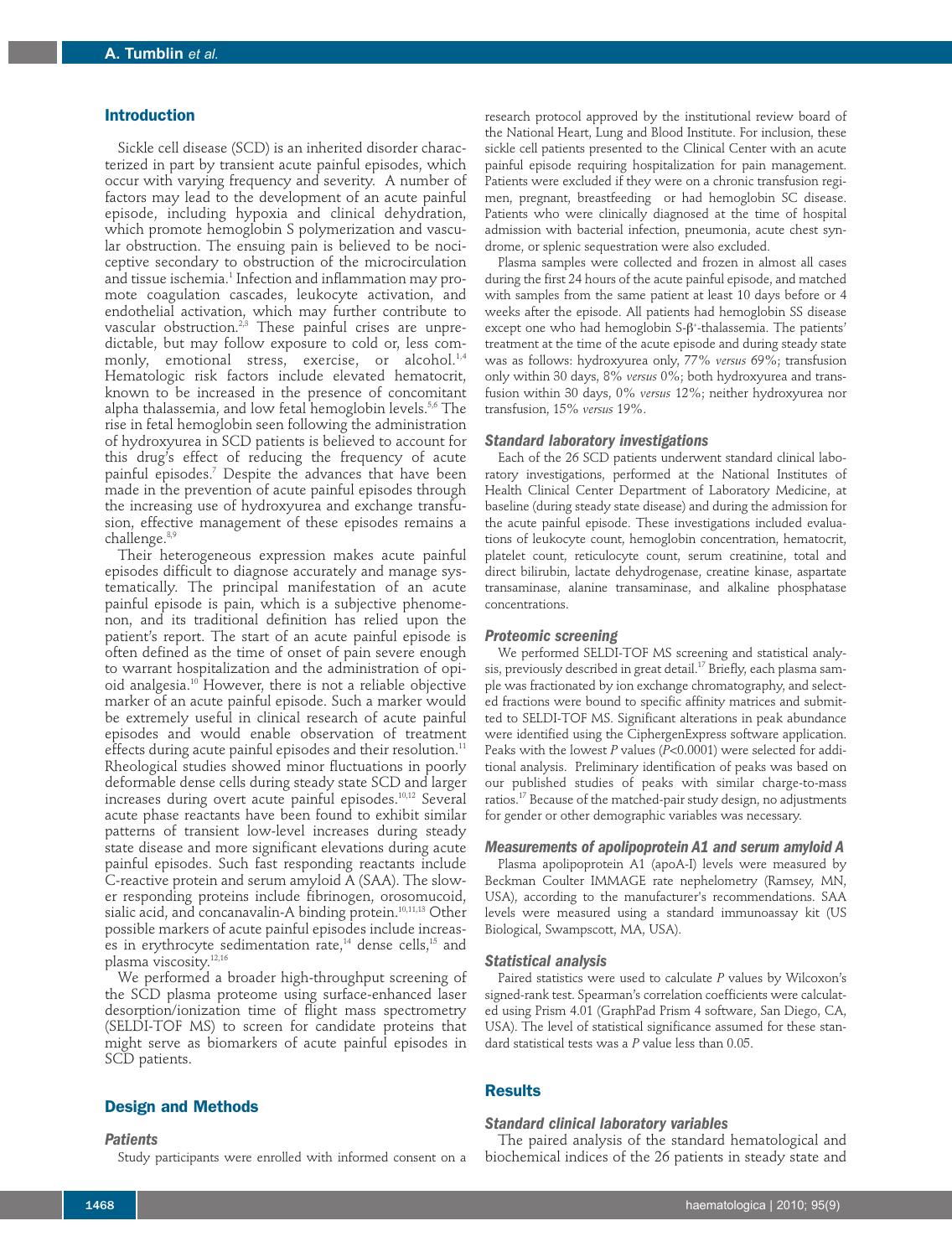during acute painful episode revealed several significant changes. Compared to during the steady state, SCD patients undergoing an acute painful episode had significantly lower levels of hemoglobin, hematocrit, red blood cells, total protein, and albumin as well as increased levels of lactate dehydrogenase, absolute reticulocytes, and leukocytes (Table 1), consistent with accelerated hemolysis and inflammatory changes during the acute painful episodes.

## *Surface-enhanced laser desorption/ionization time of flight mass spectrometry and immunoassay evaluations*

Spectral analysis for the 26 patients was performed using the CiphergenExpress software program and intensity differences between the steady state and acute painful episodes were analysed. The peaks with the highest statistical significance were found in our previously published study. <sup>17</sup> Protein purification and high resolution mass spectroscopy identified similar peaks to be the vascular disease markers SAA and apoA-I at 11,757 and 28,133 kDa. <sup>17</sup> Repeated Random Forest and logistic regression modeling consistently showed higher abundance of an 11.7 kDa protein in samples from patients with an acute painful episode than in samples from the patients during steady state disease. To confirm the identity of this peak in the current study, we performed parallel immunoassays for SAA in the corresponding unfractionated plasma specimens. The SELDI-TOF MS peak intensities of the 11.7 kDa peak demonstrated a significant correlation with SAA immunoassay levels (r=0.85, *P*<0.0001), confirming the identity of the 11.7 kDa peak as SAA (Figure 1a), and consistent with our previous high-resolution mass spectroscopy identification of this peak. <sup>17</sup> This correlation remained equally strong even if the highest four or even ten outliers were excluded. More importantly, we found that the level of SAA was significantly higher during acute painful episodes than during the steady state (Figure 1b).

Table 1. Laboratory tests in sickle cell disease patients with steady state disease and acute painful episodes (APE).

| <b>Laboratory Test</b>                        | <b>Steady State</b> | <b>APE</b>      | P value |  |
|-----------------------------------------------|---------------------|-----------------|---------|--|
| Leukocyte count $(\times 10^9/\text{L})$      | $8.8 \pm 0.6$       | $13.1 \pm 1.3$  | < 0.001 |  |
| Erythrocyte count $(\times 10^9/L)$           | $2.81 \pm 0.12$     | $2.53 \pm 0.12$ | 0.02    |  |
| Hemoglobin $(g/L)$                            | $96+2$              | $88 + 3$        | 0.003   |  |
| Hematocrit (%)                                | $28.9 \pm 0.7$      | $25.2 \pm 0.9$  | 0.006   |  |
| Mean corpuscular volume (fL)                  | $102 + 2$           | $102 + 2$       | 0.98    |  |
| Platelets (10 <sup>9</sup> /L)                | $342 + 33$          | $323 + 29$      | 0.40    |  |
| Absolute reticulocyte count $(\times 10^9/L)$ | $201 \pm 23$        | $252 + 15$      | 0.01    |  |
| Lactate dehydrogenase (U/L)                   | $295 \pm 14$        | $392 + 41$      | 0.04    |  |
| Alkaline phosphatase (U/L)                    | $131 \pm 12$        | $111 \pm 10$    | 0.07    |  |
| Total bilirubin (µmol/L)                      | $43\pm3$            | $80+21$         | 0.08    |  |
| Direct bilirubin (µmol/L)                     | $9+2$               | $12 + 2$        | 0.31    |  |
| Creatine kinase (U/L)                         | $95+7$              | $168 + 54$      | 0.21    |  |
| Aspartate aminotransferase (U/L)              | $42 + 4$            | $65 + 17$       | 0.19    |  |
| Alanine aminotransferase (U/L)                | $34\pm 6$           | $41\pm8$        | 0.50    |  |
| Creatinine (µmol/L)                           | $66 \pm 6$          | $66 \pm 6$      | 0.87    |  |

*Values are mean ± standard error of the mean. Statistical significance is calculated by paired t-test.*

We also noted that four subjects from the cohort of 26 patients showed extremely high levels of SAA during their acute painful episodes when compared to the rest of the group (median 6.5 *vs*. 413.5 mg/mL, *P*=0.002). Interestingly, these four patients with the highest SAA levels during their acute painful episodes had several laboratory findings and clinical characteristics distinguishing them from the rest of the patients. Considering steady state values, these four patients had lower mean corpuscular volume than the rest of the group (median 92.5 fL *versus* 105 fL, *P*<0.003), lower alanine tranasminase (median 18 IU *versus* 27 IU, *P*<0.01), and lower asparatate transaminase (median 24 IU *versus* 37 IU, *P*<0.003). During acute painful episodes, the same four patients had higher leukocyte counts compared to the remaining patients (median 18.3¥109 /L *versus* 11.0¥109 /L, *P*<0.005) and higher absolute reticulocyte counts (median 301¥109 /L *versus* 216¥109 /L, *P*<0.03). During their hospitalization for acute painful syndrome, two of these four patients developed multiple organ failure syndrome, <sup>18</sup> one developed acute chest syndrome, and the fourth developed acute cholecystitis, which might have been the triggering factor for the acute painful episode, but had not been clinically evident at the initial presentation of the episode. Thus particularly high SAA levels seemed to be an early indicator of clinically severe extra-osseous complications.

In addition to SAA, we also identified a peak at 28.1 kDa that was consistently less abundant in the samples



Figure 1. Serum amyloid A (SAA) levels in SCD in steady state *versus* acute painful episode. (A) Correlation of peak intensity of 11.7 kDa charge-to-mass ratio peak determined by SELDI TOF MS to SAA levels quantified by immunoassay in sickle cell patients (loglog scale). Data are representative of both steady state and acute painful episodes. The two values correlate significantly (r=0.89, *P*=0.002, Spearmans correlation). (B) Parallel immunoassay revealed significantly elevated SAA levels in patients during an acute painful episode compared to in the same patients at steady state (P=0.002, n = 26 paired observations)(box and whisker plot, logarithmic scale).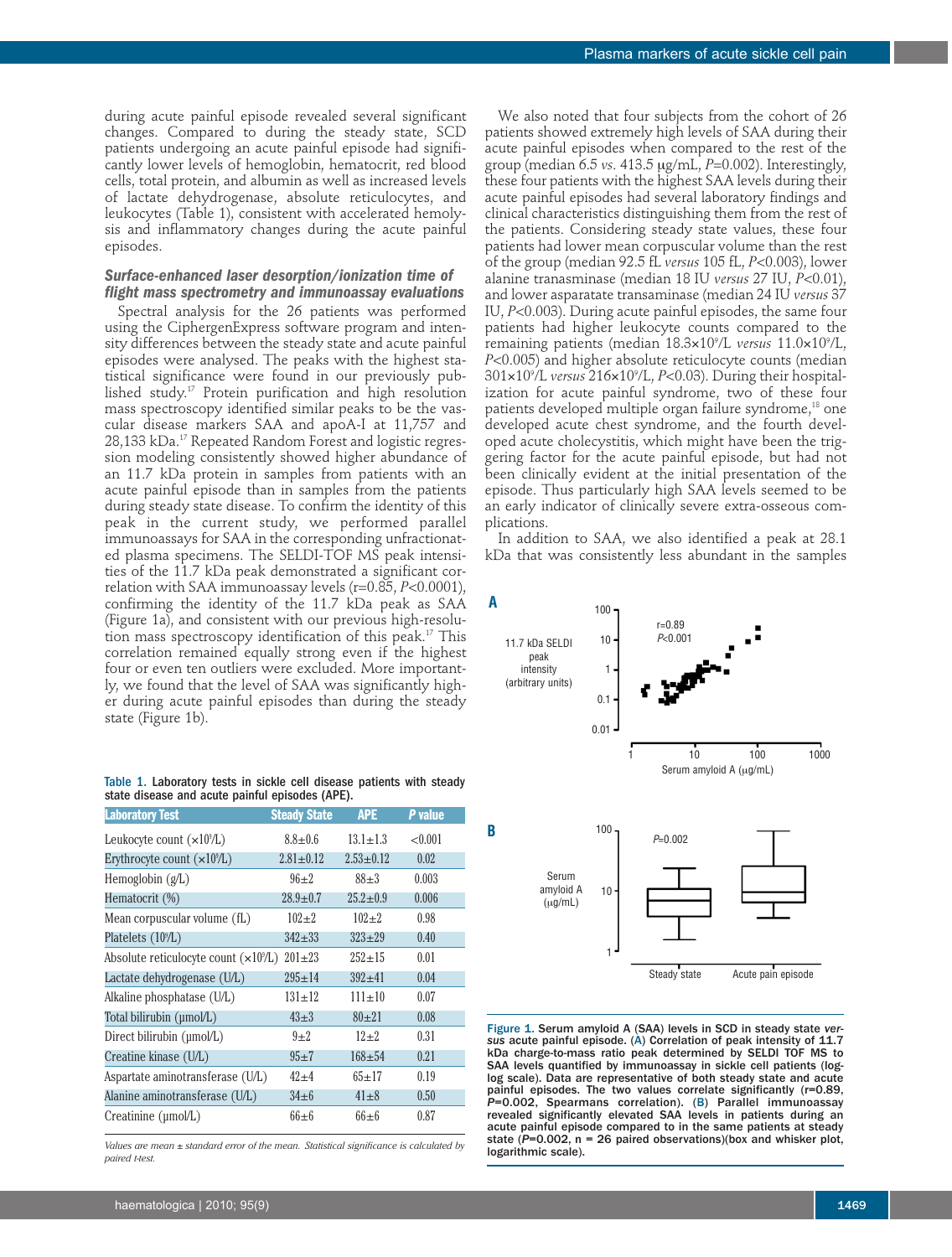taken during an acute painful episode, for every fraction and affinity surface type evaluated. The 28.1 kDa peak intensities were significantly correlated with apoA-I levels measured by the immunoassay (r=0.49, *P*<0.0002) (Figure 2a); accordingly, immunoassay-measured apoA-I levels during acute painful episodes were significantly lower than those during steady state disease (Figure 2b). Assignment of the 28.1 kDa peak as apoA-I is consistent with our previous identification of this peak by high resolution mass spectroscopy. <sup>17</sup> Our data also demonstrated that the ratio of SAA/apoA-I rose significantly in acute painful episodes compared to steady state, increasing in 81% of the patients (Figure 3), suggesting that the two markers in combination may be a biomarker of acute painful episodes.

## **Discussion**

An acute painful episode in SCD includes an inflammatory response, thought to be mediated by macrophages infiltrating ischemic tissues, and is associated with an increase in acute phase reactants. <sup>15</sup> In our study, we found that standard clinical laboratory markers of hemolytic anemia were more pronounced during acute painful episodes, consistent with previously published data from

**B A**  $r=0.49$ *P*<0.001 50 75 100 125 150 175 200 apoA-I (ug/mL) *P*<0.008 ApoA-I  $(\mu q/mL)$ 28.3 kDa SELDI peak intensity (arbitrary units) 200 150 100 50 80 60 40 20  $\overline{0}$ Steady state Acute pain episode

hyperhemolysing SCD patients undergoing acute painful episodes. <sup>19</sup> In addition to hemolysing erythrocytes, ischemic bone marrow and other organs likely release lactate dehydrogenase during acute painful episodes, <sup>20</sup> and injured muscle tissue releases creatine kinase. 21

To our knowledge, our study is the first application of proteomic screening to the clinical problem of acute painful episodes. The SELDI-TOF platform is well-positioned to undertake high throughput analyses and identify candidate markers for further investigation by more validated assays, as in this study. Direct use of the peak patterns themselves as diagnostic markers would be much more questionable, due to the trade-off of precision *versus* high throughput, and we chose to use SELDI-TOF MS solely as a screening modality. The use of hospitalization as a variable to dichotomize pain severity might be questioned, since some investigators have documented that sickle cell pain is frequently an issue outside of hospitalizations, <sup>22</sup> and prodromal pain can also occur as an outpatient. <sup>23</sup> However, use of hospitalization for pain as an outcome measure was the basis of the most successful therapeutic trial in the history of SCD, the Multicenter Study of Hydroxyurea, which validated hospitalization for pain as a useful clinical indicator in patients with SCD. 24

SAA is a classic positive acute phase reactant known to increase within 6 to 10 hours of tissue injury, $^{25,26}$  ultimately reaching levels 1000-fold baseline. <sup>27</sup> In this study, the elevation of an 11.7 kDa peak during acute painful episodes had the highest statistical significance in both univariate and multivariate analyses. In another study of markers of pulmonary hypertension in SCD, we found a very similar peak, which, upon purification and high resolution mass spectroscopy, was SAA, confirmed by immunoassay. <sup>17</sup> In the present study, we find that the similar 11.7 kDa peak once again correlated very significantly with the SAA immunoassays of unfractionated plasma from the same specimens.

Of interest, in our study we also noted that, by principal component analysis, four patients showed distinctive characteristics from the rest of the patients. After their initial presentation with acute painful episode, these four patients went on to develop clinically severe painful



Figure 2. Apolipoprotein A-I (apoA-I) levels in sickle cell disease at steady state *versus* acute painful episode. (A) Correlation of intensity of a 28.3 kDa charge-to-mass ratio peak determined by SELDI-TOF MS with apoA-I levels quantified by immunoassay in sickle cell patients. Data are representative of both steady state and acute painful episodes. Peak intensity analysis showed a difference in levels of the 28.3 kDa peak between steady state and acute painful episode. (B) Immunoassay demonstrated a significant decrease in apoA-I levels in patients during acute painful episode when compared to during steady state (*P*<0.008). Data are representative of 26 matched pairs.

Figure 3. The SAA/Apo A-I ratio is significantly higher during acute painful episodes than during the steady state. Ratios were derived for each patient from the immunoassay data in the previous figures. Presented on a logarithmic scale, the ratio is significantly higher in SCD patients during acute painful episodes (*p*<0.004, box and whisker plot). Data are representative of 26 matched pairs.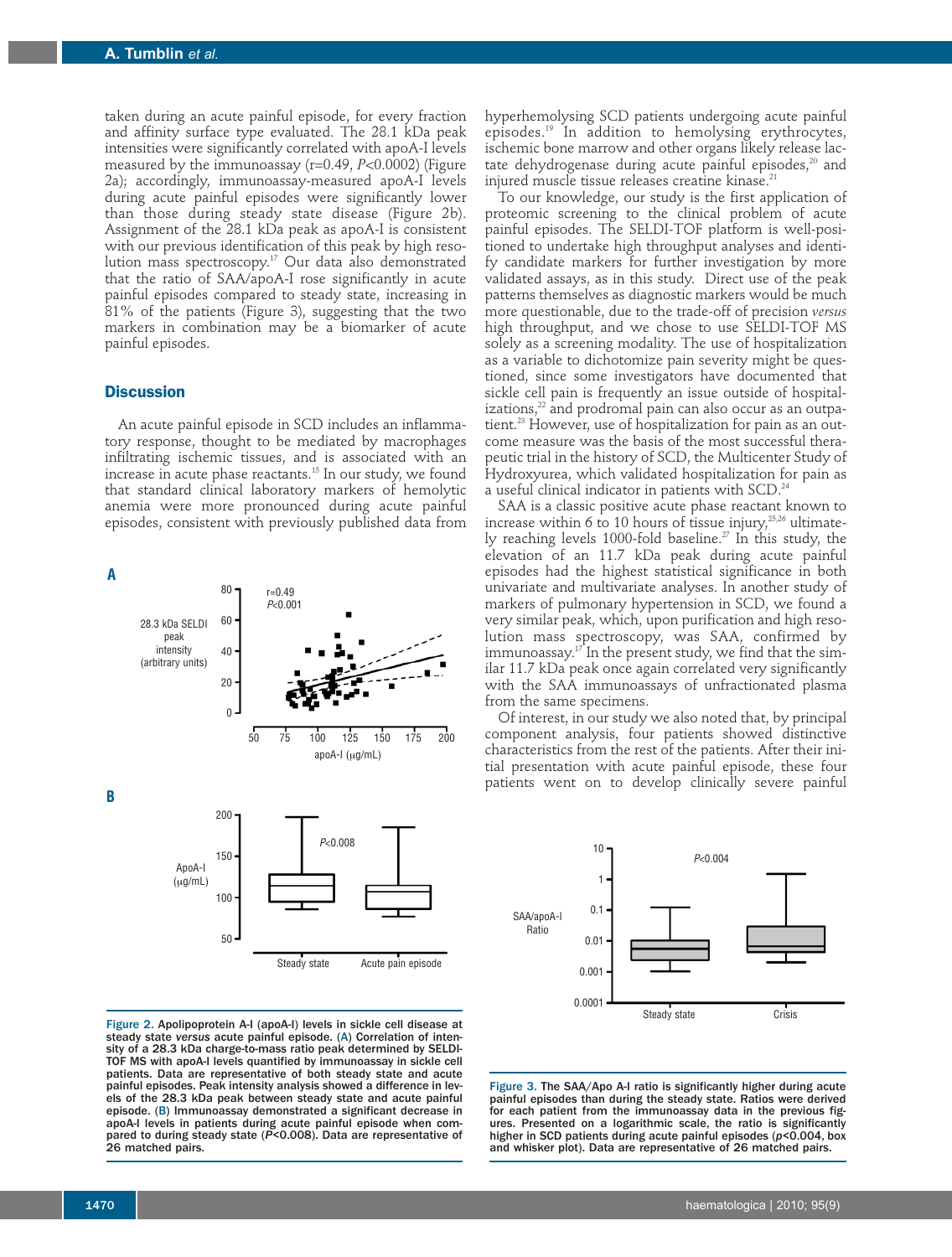episodes with end-organ damage. These patients were distinguished by having very high levels of SAA, and this was correlated with the largest increments in leukocyte count during the acute painful episodes. This subgroup of four patients also had a particularly significant increase in reticulocyte count during their acute painful episodes, suggesting accelerated hemolysis. During steady state, these four patients had smaller mean corpuscular volumes than those of the other patients, consistent with less hydroxyurea use and/or concurrent alpha thalassemia trait, both known risk factors for more frequent and potentially more symptomatic acute painful episodes. 28,29

We also found that a 28.1 kDa peak was decreased during acute painful episodes in every fraction-surface combination, correlating strongly with the findings of the apoA-I immunoassay. During the general acute phase response, total cholesterol, high density lipoprotein (HDL), and apoA-I are known to be diminished. $^{30,31}$ Furthermore, a published study from our group has linked low levels of a similar peak to vasculopathy and pulmonary hypertension in SCD, with the peak having been confirmed by high-resolution mass spectroscopy and immunoassay to be apoA-I. 17

Alterations in these markers have been reported even during the steady state of SCD. It has previously been reported that apoA-I levels are lower in sickle cell patients than in the general population. <sup>32</sup> Singhal *et al.* found SAA levels above 5 mg/L, and also C-reactive protein levels elevated above 10 mg/L, in 18% of symptom-free homozygous SCD patients, 17% of patients with SC disease, and 1% of healthy controls. <sup>13</sup> Subclinical changes in SCD markers appear to exist before overt pain symptoms develop. 2,33 Finally, our own work indicates higher SAA and lower apoA-I levels during the steady state in SCD patients with high pulmonary arterial pressures. <sup>17</sup> This subclinical inflammatory and ischemic "steady state" appears to become exacerbated during acute painful episodes.

SAA and apoA-I have vital functional roles in vascular biology beyond being simple markers of inflammation. ApoA-I is the principal apolipoprotein on the surface of HDL, but SAA is also an HDL-localized apolipoprotein. It is well established that apoA-I and HDL have cholesterol transport, anti-inflammatory, anti-oxidant, and vasculoprotective roles while low levels promote atherosclerosis.

Furthermore, SAA-marked HDL inhibits reverse cholesterol transport and is a risk factor for atherosclerosis. 34,35 We observed that during acute painful episodes, the levels of both these lipoproteins were inversely correlated and that the SAA/apoA-I ratio is a more robust marker of acute painful episodes. This ratio may, therefore, be of use in clinical research as an objective marker of acute painful episodes. SAA may be especially useful as a marker of extensive inflammatory tissue damage during acute painful episodes, since we observed dramatic increases in SAA in the four patients distinguished by having the most clinically severe complications of acute painful episodes.

It is fascinating that steady state levels of SAA and apoA-I, two well-established markers and mediators of vascular dysfunction and atherosclerosis, appear from our previous study to be markers of endothelial dysfunction and pulmonary hypertension $17$  and, in the current study, become even more abnormal during APE. This suggests that these markers reflect and potentially even mediate a state of chronic vasculopathy in SCD that worsens acutely during acute painful episodes, consistent with our previous evidence that pulmonary hypertension worsens acutely during acute painful episodes. <sup>36</sup> We propose that the development of apoA-I-mimetic drugs or induction of higher apoA-I levels merits investigation for potential therapeutic utility in the acute vasculopathy of acute painful episodes or the chronic vasculopathy of SCD. $^{\textrm{\tiny{37}}}$ 

#### **Authorship and Disclosures**

AsTu, AFS and GJK designed the study. AsTu, AKM and LM collected specimens. AsTu and GTH carried out the SELDI-TOF MS analysis under the supervision of AFS. AsTu and XL carried out the proteomics statistical analysis under the supervision of PJM. AnTa and LF carried out validation assays under the supervision of AR, with statistical supervision of GJK. AsTu, AnTa, and GJK wrote the manuscript.

*The information provided by the authors about contributions from persons listed as authors and in acknowledgments is available with the full text of this paper at www.haematologica.org.*

*Financial and other disclosures provided by the authors using the ICMJE (www.icmje.org) Uniform Format for Disclosure of Competing Interests are also available at www.haematologica.org.*

## **References**

- 1. Ballas SK. Sickle cell disease: clinical management. Baillieres Clin Haematol. 1998;11(1):185-214.
- 2. Embury SH, Hebbel RP, Mohandas N, Steinburg MH. Sickle Cell Disease: Basic Principles and Clinical Practice. New York, NY: Raven Press; 1994.
- 3. Conran N, Franco-Penteado CF, Costa FF. Newer aspects of the pathophysiology of sickle cell disease vaso-occlusion. Hemoglobin. 2009;33(1):1-16.
- 4. Serjeant GR, Ceulaer CD, Lethbridge R, Morris J, Singhal A, Thomas PW. The painful crisis of homozygous sickle cell disease: clinical features. Br J Haematol. 1994; 87(3):586-91.
- 5. Bailey S, Higgs DR, Morris J, Serjeant GR.

Is the painful crisis of sickle-cell disease due to sickling? Lancet. 1991;337(8743):735.

- 6. Platt OS, Thorington BD, Brambilla DJ, Milner PF, Rosse WF, Vichinsky E, et al. Pain in sickle cell disease. Rates and risk factors. N Engl J Med. 1991;325(1):11-6.
- 7. Charache S, Barton FB, Moore RD, Terrin ML, Steinberg MH, Dover GJ, et al. Hydroxyurea and sickle cell anemia. Clinical utility of a myelosuppressive "switching" agent. The Multicenter Study of Hydroxyurea in Sickle Cell Anemia. Medicine (Baltimore). 1996;75(6):300-26.
- 8. Ballas SK, Lusardi M. Hospital readmission for adult acute sickle cell painful episodes: frequency, etiology, and prognostic significance. Am J Hematol. 2005;79(1):17-25.
- 9. Dunlop RJ, Bennett KC. Pain management for sickle cell disease. Cochrane Database Syst Rev2006(2):CD003350.
- 10. Akinola NO, Stevens SM, Franklin IM, Nash GB, Stuart J. Subclinical ischaemic episodes during the steady state of sickle cell anaemia. J Clin Pathol. 1992;45(10): 902-6.
- 11. Stuart J, Stone PC, Akinola NO, Gallimore JR, Pepys MB. Monitoring the acute phase response to vaso-occlusive crisis in sickle cell disease. J Clin Pathol. 1994;47(2):166-9.
- 12. Akinola NO, Stevens SM, Franklin IM, Nash GB, Stuart J. Rheological changes in the prodromal and established phases of sickle cell vaso-occlusive crisis. Br J Haematol. 1992;81(4):598-602.
- 13. Singhal A, Doherty JF, Raynes JG, McAdam KP, Thomas PW, Serjeant BE, et al. Is there an acute-phase response in steady-state sickle cell disease? Lancet. 1993;341(8846): 651-3.
- 14. Sabio H, McKie VC. Modified (mixed) ery-